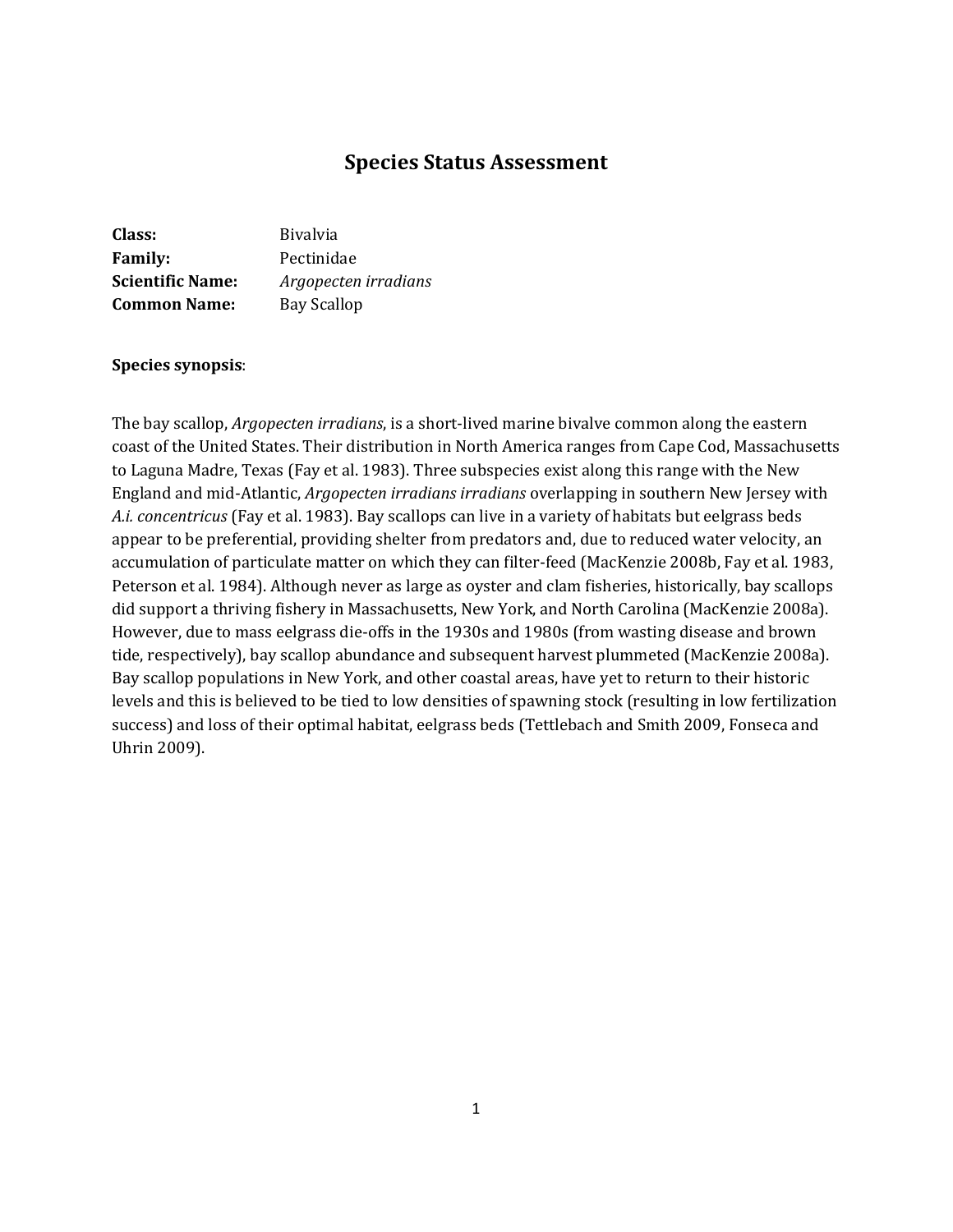### **I. Status**

| a. Current and Legal Protected Status |                                  |                                 |  |  |
|---------------------------------------|----------------------------------|---------------------------------|--|--|
| i.                                    | Federal                          | Candidate?<br>Not Listed<br>No. |  |  |
| ii.                                   | <b>New York</b>                  | <b>Not Listed</b>               |  |  |
|                                       | b. Natural Heritage Program Rank |                                 |  |  |
| i.                                    | Global                           | G5                              |  |  |
| ii.                                   | <b>New York</b>                  | Tracked by NYNHP? ___ No<br>NR. |  |  |

## **Status Discussion:**

Throughout the twentieth century bay scallops have witnessed precipitous declines coinciding with loss of eelgrass beds. Populations in New York and other coastal areas have been unable to return to historic levels. Bay scallops currently have no state or federal protection status. Additionally, they have received a secure global rank (G5) and have not been ranked by New York's Natural Heritage Program.

# **II. Abundance and Distribution Trends**

- **a. North America**
	- **i. Abundance**

**\_\_X\_\_\_ declining \_\_\_\_\_increasing \_\_\_\_\_\_stable \_\_\_\_\_unknown**

**ii. Distribution:**

**\_\_X\_\_ declining \_\_\_\_\_increasing \_\_\_\_\_\_stable \_\_\_\_\_unknown**

**Time frame considered: \_\_\_\_\_\_\_\_\_\_**1980s-present**\_\_\_\_\_\_\_\_\_\_\_\_\_\_\_\_\_\_\_\_\_\_\_\_\_\_\_\_\_\_**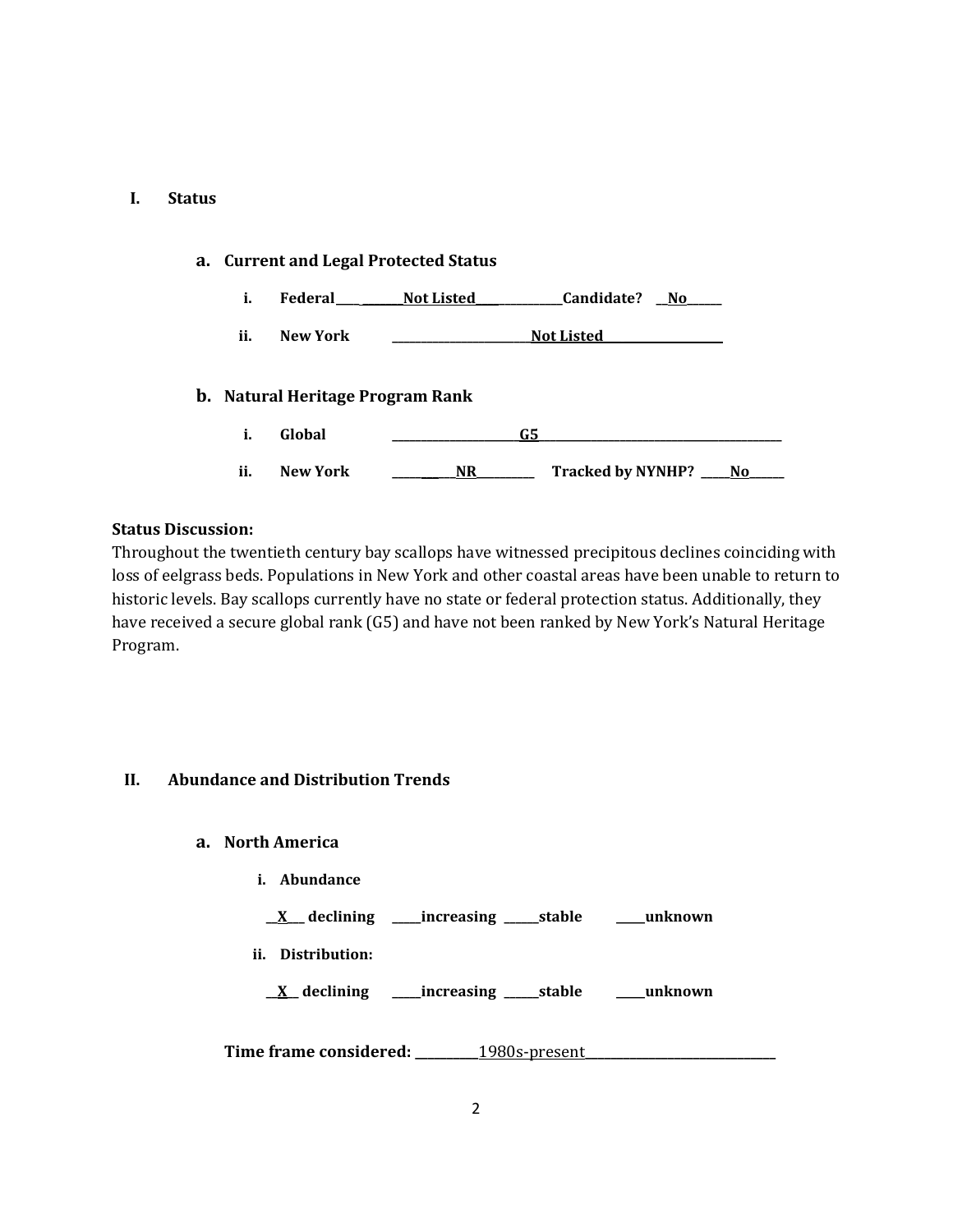- **b. Regional** 
	- **i. Abundance**

**\_\_X\_\_\_ declining \_\_\_\_\_increasing \_\_\_\_\_stable \_\_\_\_\_\_unknown**

**ii. Distribution:**

**\_\_\_X\_\_ declining \_\_\_\_\_increasing \_\_\_\_\_stable \_\_\_\_\_\_\_unknown**

**Regional Unit Considered:\_\_\_\_\_\_\_\_\_\_\_\_**Southern New England **\_\_\_\_\_\_\_\_\_\_\_\_\_\_\_\_\_\_\_\_\_\_** Time Frame Considered: 1980s-present

# **c. Adjacent States and Provinces**

| <b>CONNECTICUT</b>  | Not Present                                                         | No data ______ |
|---------------------|---------------------------------------------------------------------|----------------|
| <i>i.</i> Abundance |                                                                     |                |
|                     | $\underline{X}$ declining ____ increasing ____ stable _____ unknown |                |
| ii. Distribution:   |                                                                     |                |
|                     | $\underline{X}$ declining ____ increasing ____ stable ____ unknown  |                |
|                     |                                                                     |                |
|                     | Listing Status: Not Listed                                          | SGCN? Yes      |

(MacKenzie 2008b)

| <b>Rhode Island</b> | <b>Not Present</b>                                                   | No data |
|---------------------|----------------------------------------------------------------------|---------|
| i. Abundance        |                                                                      |         |
|                     | $\underline{X}$ declining ___ increasing ___ stable ___ unknown      |         |
| ii. Distribution:   |                                                                      |         |
|                     | $\underline{X}$ declining ____ increasing ____ stable ___ __ unknown |         |
|                     |                                                                      |         |
|                     | Listing Status: Not Listed                                           | SGCN?   |

(MacKenzie 2008b)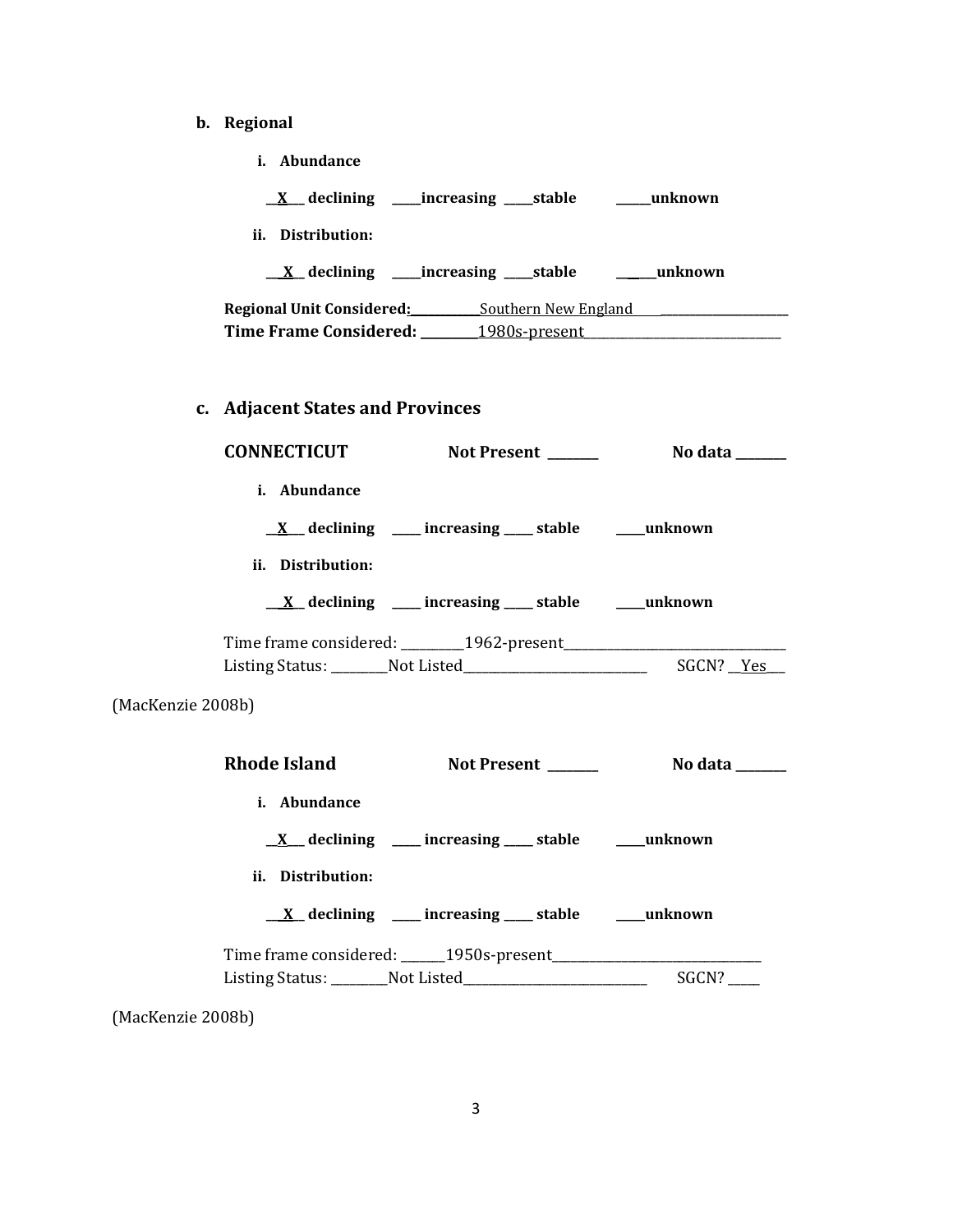|                                   | MASSACHUSETTS Not Present ______                                    | No data ______                   |
|-----------------------------------|---------------------------------------------------------------------|----------------------------------|
| i. Abundance<br>ii. Distribution: | $\underline{X}$ declining ___ increasing ___ stable ___ unknown     |                                  |
|                                   | $\underline{X}$ declining ___ increasing ___ stable ___ unknown     |                                  |
|                                   |                                                                     |                                  |
| (MacKenzie 2008b)                 |                                                                     |                                  |
|                                   | NEW JERSEY Not Present No data                                      |                                  |
| i. Abundance<br>ii. Distribution: | $\underline{X}$ declining ____ increasing ____ stable _____ unknown |                                  |
|                                   | $\underline{X}$ declining ____ increasing ____ stable _____ unknown |                                  |
|                                   |                                                                     |                                  |
| (MacKenzie 2008b)                 |                                                                     |                                  |
|                                   |                                                                     |                                  |
| <b>ONTARIO</b>                    |                                                                     | Not Present $X$ No data ________ |
| i. Abundance                      |                                                                     |                                  |
|                                   | ___ declining _____ increasing ______ stable _____ unknown          |                                  |
| ii. Distribution:                 |                                                                     |                                  |
|                                   | ___ declining _____increasing ______stable _____unknown             |                                  |
|                                   |                                                                     |                                  |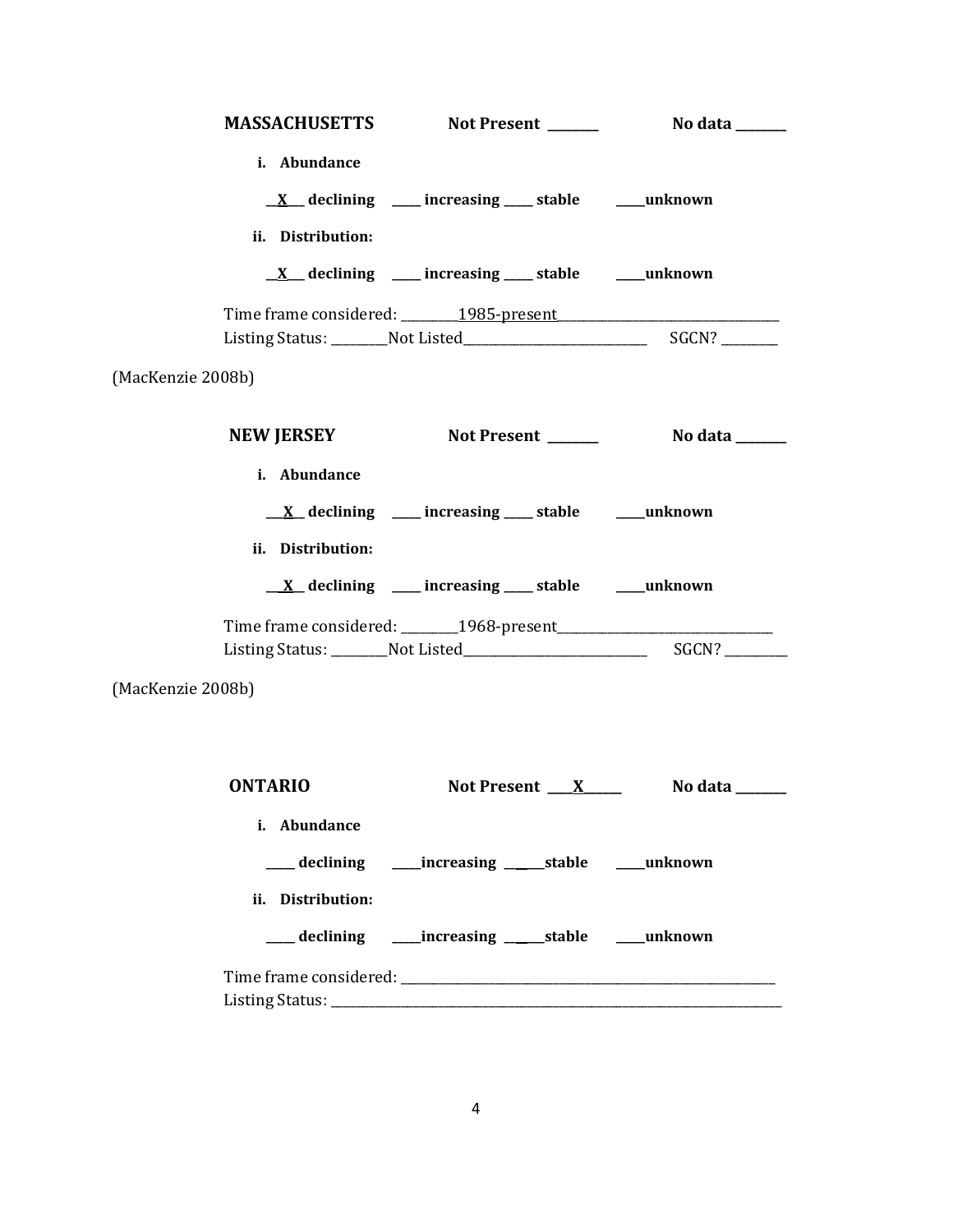|                   | PENNSYLVANIA Not Present X No data _____                   |       |
|-------------------|------------------------------------------------------------|-------|
| i. Abundance      |                                                            |       |
|                   | ___ declining _____increasing _____stable ______unknown    |       |
| ii. Distribution: |                                                            |       |
|                   | ___ declining _____ increasing ____ stable _____ unknown   |       |
|                   |                                                            |       |
| <b>QUEBEC</b>     | Not Present <u>X</u> No data _____                         |       |
| i. Abundance      |                                                            |       |
|                   | ___ declining _____ increasing _____ stable _____ unknown  |       |
| ii. Distribution: |                                                            |       |
|                   | ___ declining _____ increasing ______ stable _____ unknown |       |
|                   |                                                            |       |
| <b>VERMONT</b>    | Not Present <u>XX</u> No data ______                       |       |
| i. Abundance      |                                                            |       |
|                   | declining _____increasing _____stable ______unknown        |       |
| ii. Distribution: |                                                            |       |
|                   | ___ declining _____increasing ____stable _____unknown      |       |
|                   |                                                            |       |
|                   |                                                            | SGCN? |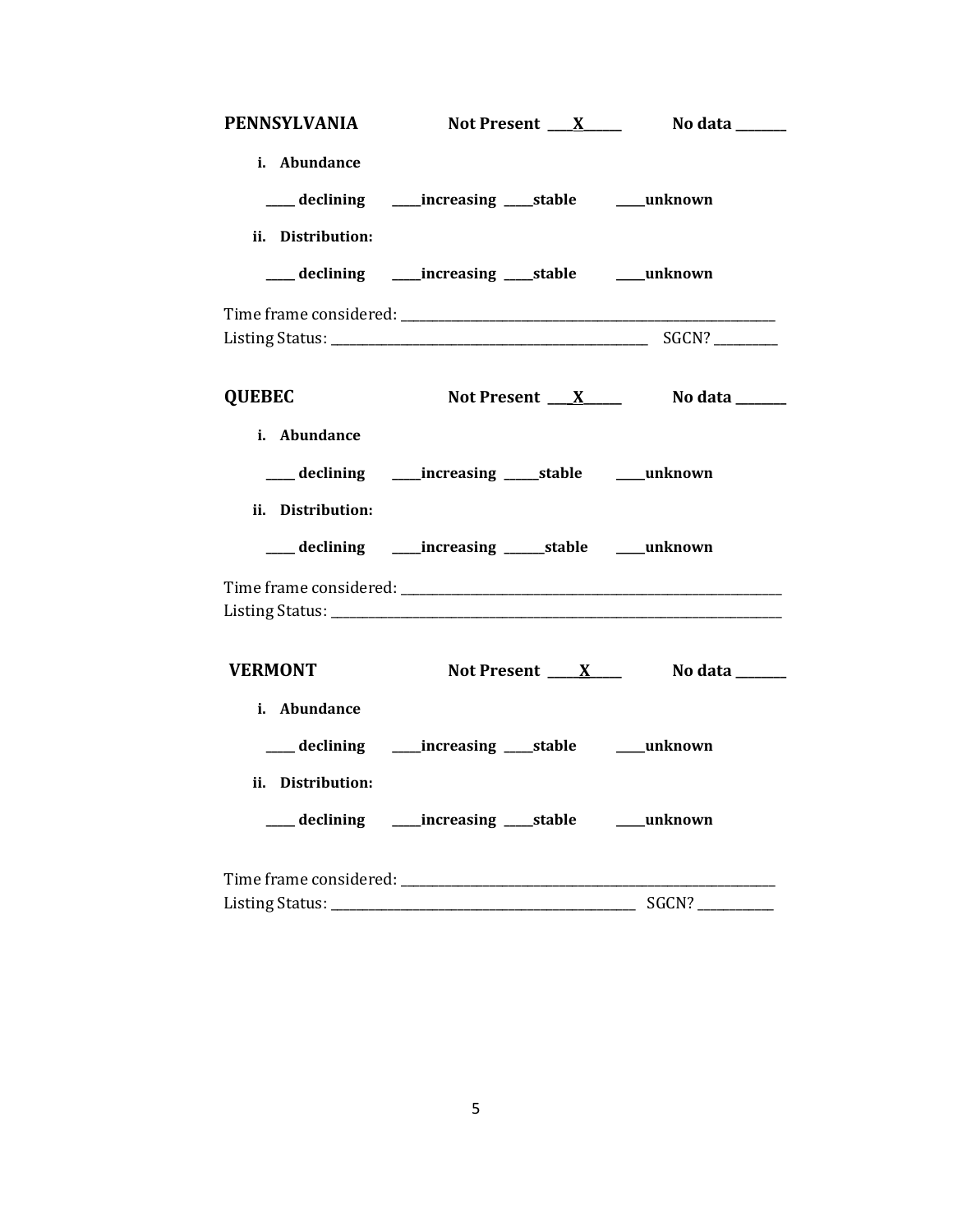| d. NEW YORK                                                         | No data ______ |
|---------------------------------------------------------------------|----------------|
| <i>i.</i> Abundance                                                 |                |
| $\underline{X}$ declining ____ increasing ____ stable _____ unknown |                |
| ii. Distribution:                                                   |                |
| $\underline{X}$ declining ___ increasing ___ stable ___ unknown     |                |
| Time frame considered: __________ 1980s -present                    |                |
| (MacKenzie 2008b)                                                   |                |

### **Monitoring in New York.**

There are currently no monitoring activities or regular surveys specific to the bay scallop that are conducted by the NYSDEC. Both Cornell Cooperative Extension of Suffolk County and the Easthampton Town Hatchery monitor the abundance and spawning success of bay scallops which have been planted in New York waters (Tettlebach and Smith 2009; Rossi-Snook 2012).

#### **Trends Discussion:**

Bay scallops once supported a profitable commercial fishery in Massachusetts, New York, and North Carolina waters (MacKenzie 2000a). In the 1930s bay scallop populations and catch plummeted in conjunction with an eelgrass die-off in North American and Europe, due to "wasting disease" (Fonseca and Uhrin 2009). Although some populations were able to slightly recover over time, in the 1980s additional eelgrass die-offs occurred in the coastal waters of Long Island due to brown tide (Fonseca and Uhrin 2009). These brown tide events caused bay scallops in Long Island waters to come close to extirpation (Tettlebach and Smith 2009). Again in 1995, another brown tide event decimated bay scallop populations, and bay scallops have yet to significantly rebound in abundance (Tettlebach and Smith 2009). The lack of recovery is attributed to loss of habitat and low fertilization success (due to a small and insufficiently densely distributed spawning stock) (Tettlebach and Smith 2009). Bay scallop plantings and small spawner sanctuaries have seen some success and will hopefully contribute to the future self-sustainability of New York populations (Tettlebach and Smith 2009, Rossi-Snook 2012). In 2012, 34,480 bushels of bay scallops were commercially harvested from New York (NYSDEC 2012). Although higher than some previous years, particularly the late-1980s and early-1990s, this harvest number is still significantly lower than the peak commercial harvest in 1962 of 164,646 bushels (NYSDEC 2012).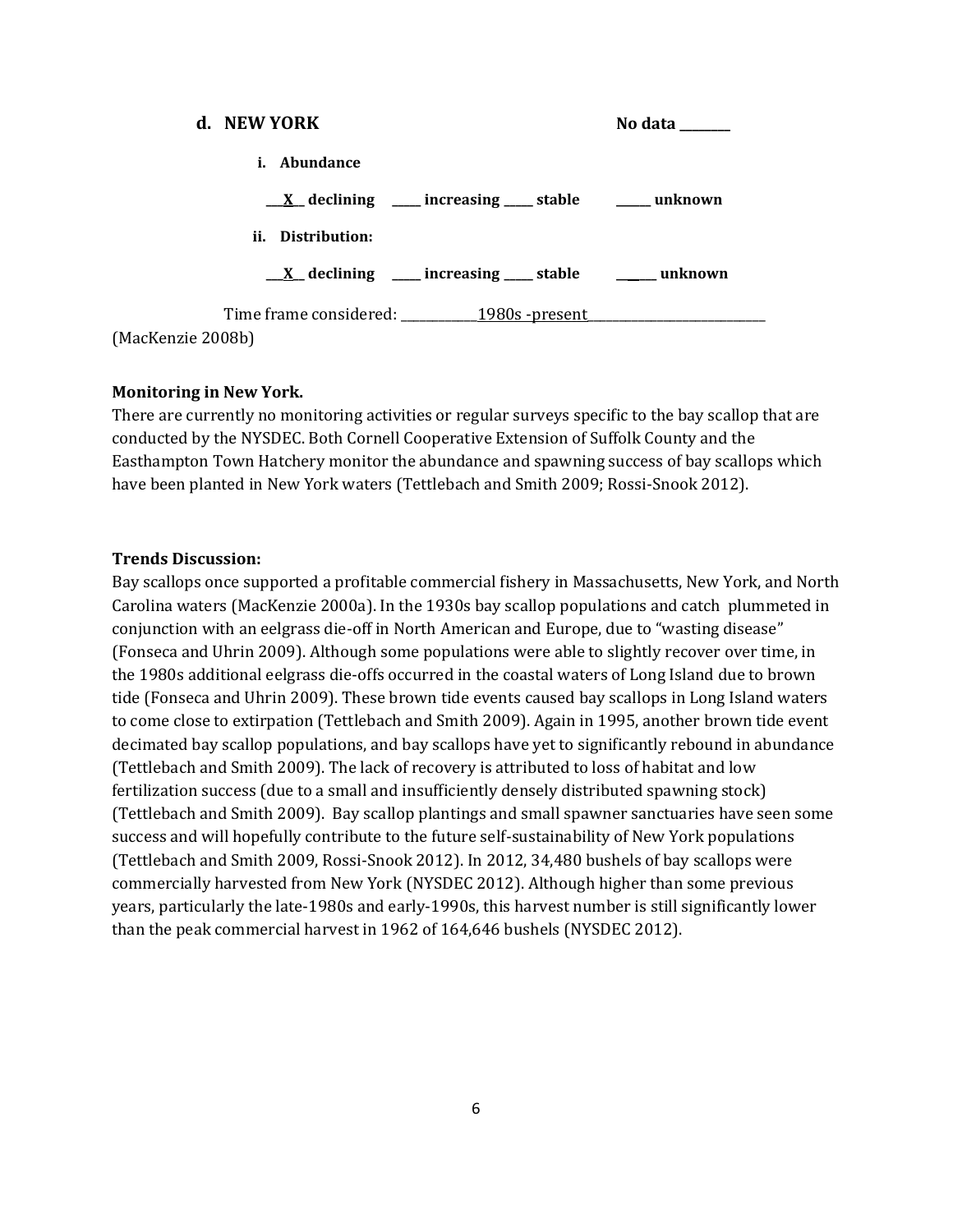

**Figure 1**. Mid-Atlantic distribution of the bay scallop, *Argopecten irradians* (Fay et al. 1983).



**Figure 2.** The landings of bay scallops (in number of bushels) from Massachusetts to North Carolina (Mackenzie 2008a).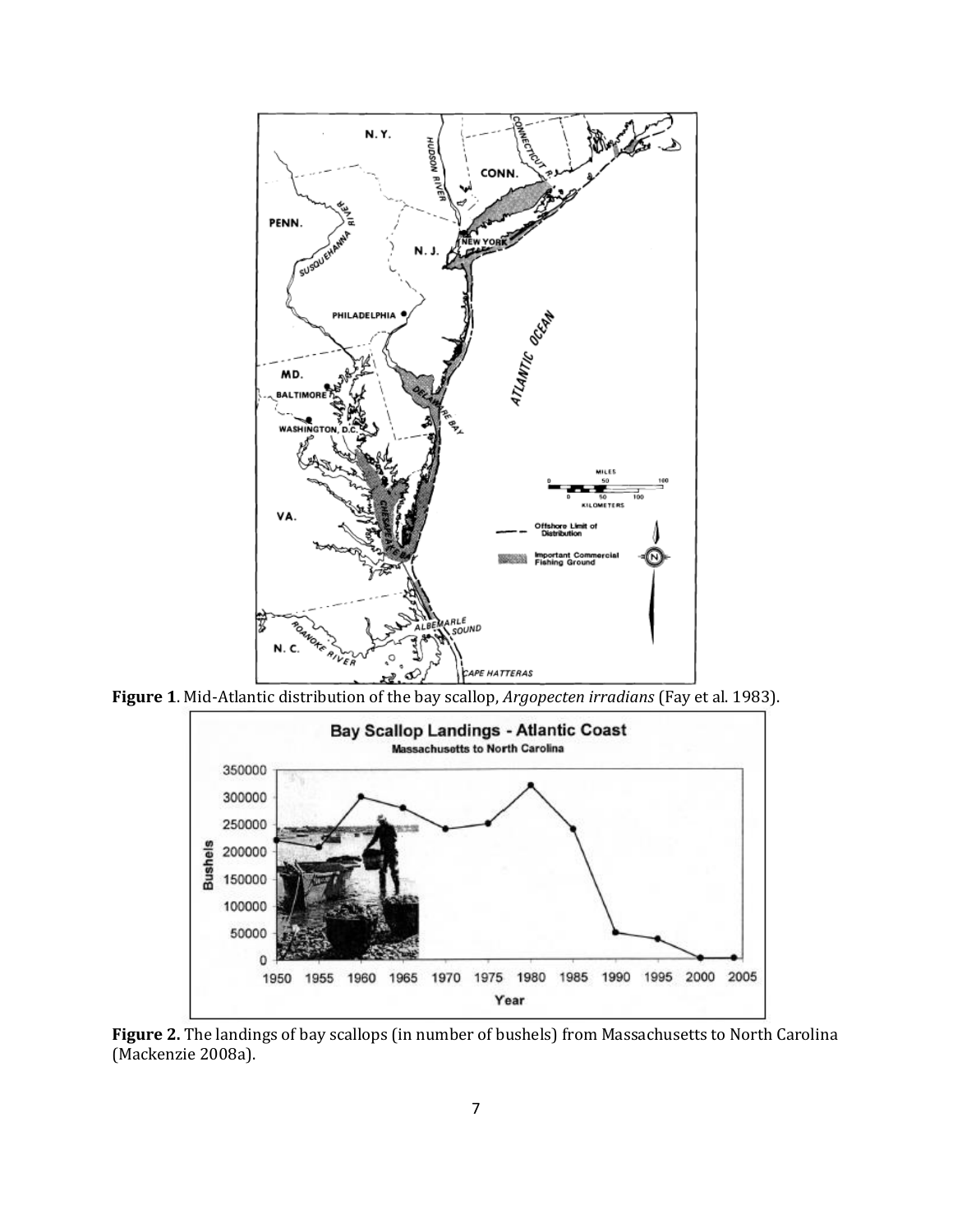#### **III. New York Rarity, if known:**

| Historic                       | # of Animals | # of Locations % of State |
|--------------------------------|--------------|---------------------------|
| prior to 1970<br>prior to 1980 |              |                           |
| prior to 1990                  |              |                           |

### **Details of historic occurrence:**

Historically, bay scallops were harvested on Long Island from: Peconic Bay, Gardiners Bay, Oyster Bay Harbor, Lloyds Harbor, Huntington Bay, Northport Harbor, Great South Bay, Mecox Bay, and Shinnecock Bay. Since the 1930s scallops have not been present in Oyster Bay following the eelgrass die-off (MacKenzie 2008b).

| Current  | # of Animals | # of Locations % of State |
|----------|--------------|---------------------------|
|          |              |                           |
| $\cdots$ |              |                           |

## **Details of current occurrence:**

Currently, bay scallops are primarily harvested from Little Peconic Bay, Great Peconic Bay and Gardiners Bay. Bay scallops are still harvested in Great South Bay's western end, between Jones and Fire Island Inlets, in years when they are present (MacKenzie 2008b).

## **New York's Contribution to Species North American Range:**

| % of NA Range in New York | <b>Classification of New York Range</b> |
|---------------------------|-----------------------------------------|
| 100 (endemic)             | Core                                    |
| 76-99                     | <u>X</u> Peripheral                     |
| 51-75                     | Disjunct                                |
| $26 - 50$                 | Distance to core population:            |
| $1 - 25$                  |                                         |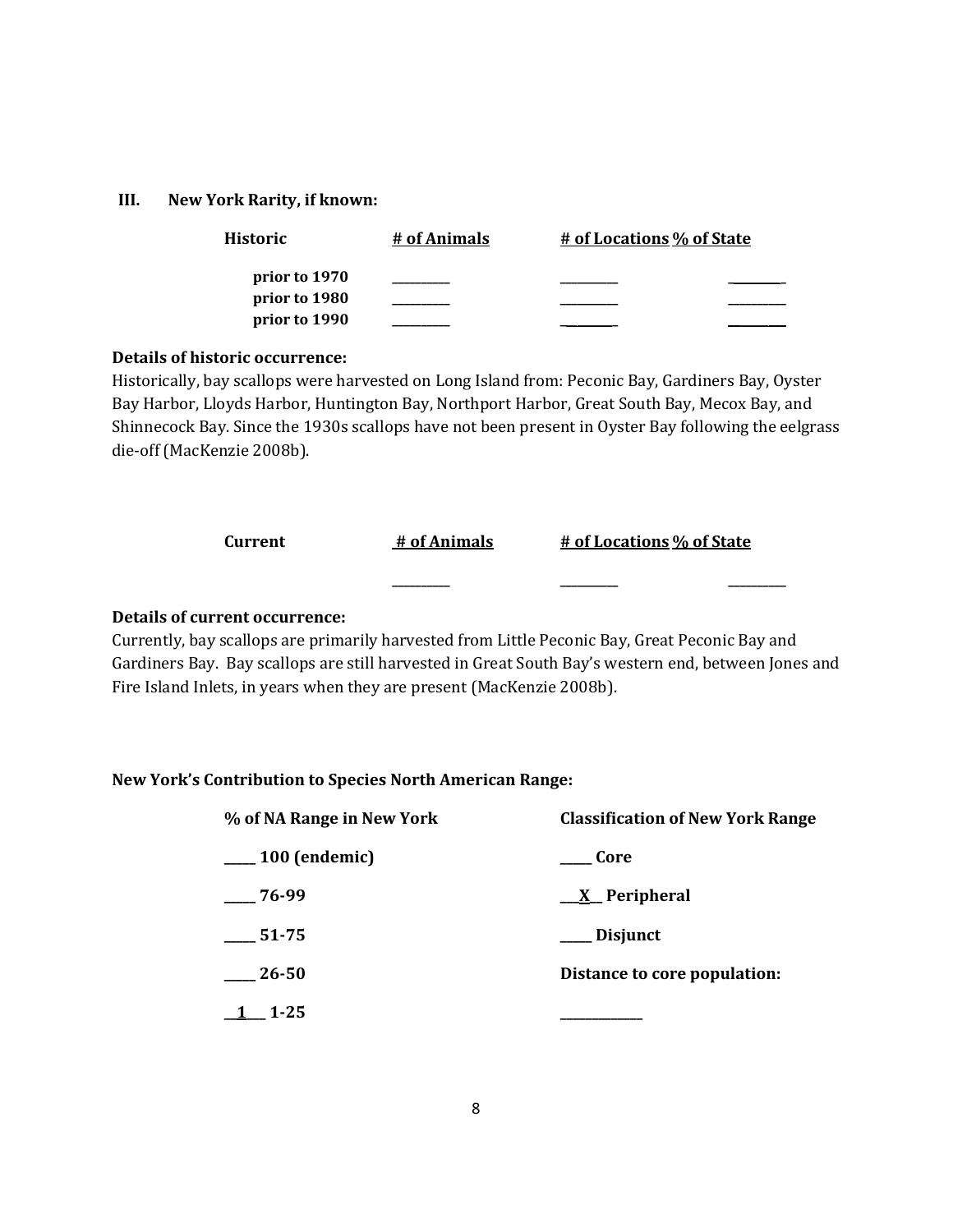# **IV. Primary Habitat or Community Type:**

- **1.** Estuarine, Intertidal, Aquatic Bed/Benthic Geomorphology, Shellfish Bed
- **2.** Estuarine, Brackish Shallow Subtidal, Aquatic Bed/Benthic Geomorphology, Shellfish Bed
- **3.** Estuarine, Deep Subtidal, Aquatic Bed/Benthic Geomorphology, Shellfish Bed
- **4**. Marine Eelgrass Meadow

#### **Habitat or Community Type Trend in New York:**

| $X$ Declining              | Stable | <b>Increasing</b>                             | Unknown |
|----------------------------|--------|-----------------------------------------------|---------|
|                            |        | Time frame of decline/increase: 1930s-present |         |
| <b>Habitat Specialist?</b> |        | X Yes                                         | No.     |
| <b>Indicator Species?</b>  |        | - Yes                                         | No      |

#### **Habitat Discussion:**

Bay scallops are found on the Atlantic coast from Cape Cod, Massachusetts to the Gulf of Mexico near Texas. Their distribution is primarily estuarine or near-coastal usually being found no more than three miles offshore (Fay et al. 1983). Bay scallops can live on a variety of substrates but eelgrass beds appear to be preferential habitat (Fay et al. 1983). Not only does this habitat protect bay scallops from predation during all life stages, but is an optimal place to feed and grow due to a reduction in water velocity and subsequent accumulation of food material in these beds (Mackenzie 2008b, Fay et al. 1983; Peterson et al. 1984). Spawning in or near eelgrass beds is also thought to significantly increase concentrations of gametes thus ultimately resulting in an increased chance of fertilization (MacKenzie 2008b). Fay *et al.* (1983) cites a preferential depth of 0.3 to 10 meters, with bay scallops being found as deep as 18 meters. Various life stages of the bay scallop have preferential salinities and temperatures at which they function optimally (Fay et al. 1983).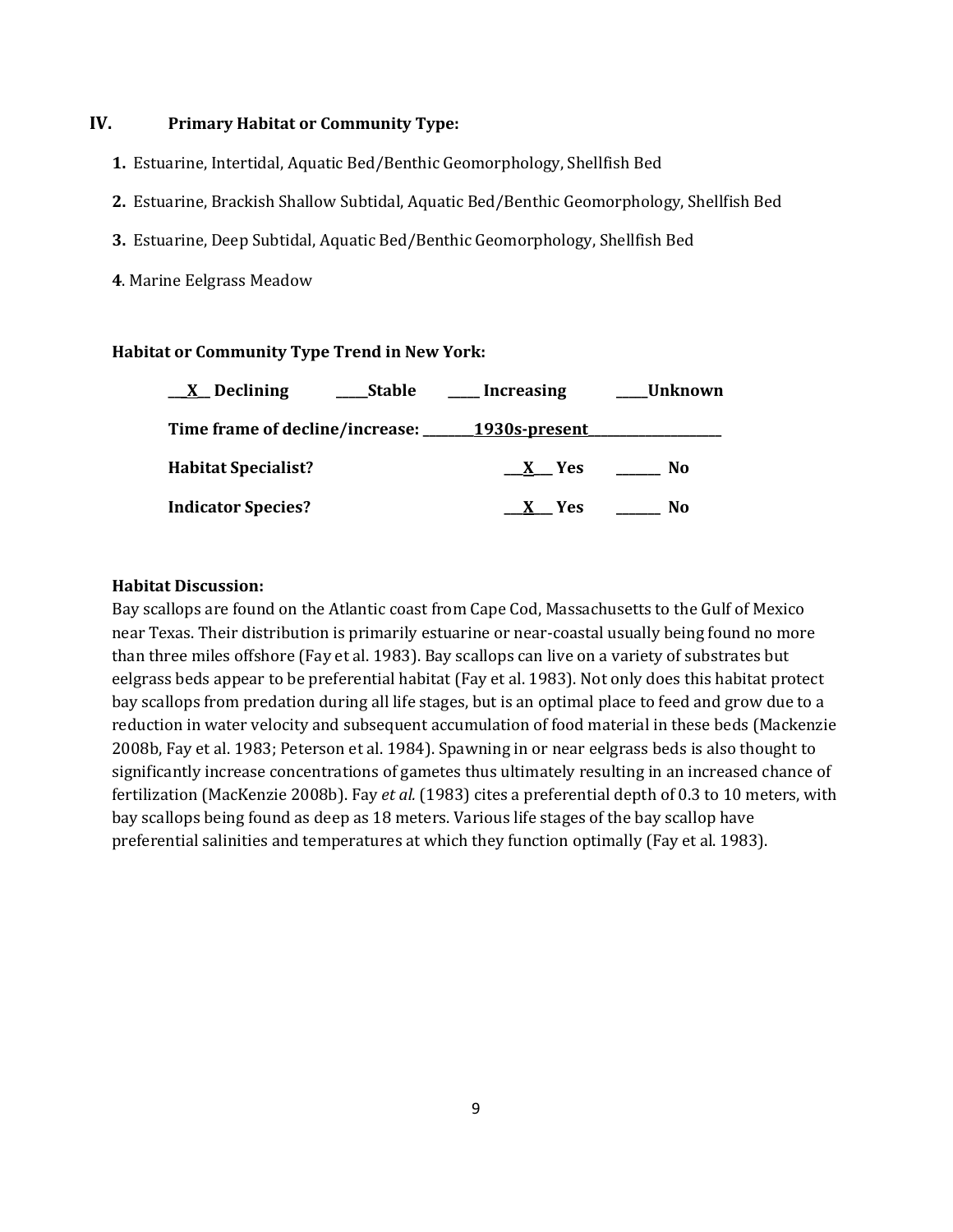- **V. New York Species Demographics and Life History**
	- **\_\_\_X\_\_\_ Breeder in New York**
		- **\_\_X\_\_\_ Summer Resident**

**\_\_\_X\_\_ Winter Resident**

**\_\_\_\_\_ Anadromous**

**\_\_\_\_\_ Non-breeder in New York**

- **\_\_\_\_\_ Summer Resident**
- **\_\_\_\_\_ Winter Resident**
- **\_\_\_\_\_ Catadromous**

**\_\_\_\_\_ Migratory only**

**\_\_\_\_\_Unknown**

#### **Species Demographics and Life History Discussion:**

Bay scallops are relatively short-lived, becoming sexually mature at one year, and generally do not live for more than two years. Timing at which maturity is reached is based on age rather than size, resulting in a range of sizes for mature scallops (Fay et al. 1983). As protandrous hermaphrodites, bay scallops first function as males and then females. They alternate the release of sperm and eggs during spawning events and as a consequence of this pattern, bay scallops do not generally selffertilize (Fay et al. 1983). Fecundity is considered high in bay scallops with millions of eggs released during a season (Mackenzie 2008b), and Tettlebach and Smith (2009) citing a fecundity of five million eggs. Since bay scallops are short-lived they generally only spawn once during their life. Spawning time varies throughout the scallop's geographic range. In and around Long Island, peak spawning typically occurs when water temperatures begin to increase, generally in June and July (Fay et al. 1983). Formation of the gametes, or gametogenesis, and spawning events are both linked to water temperature and food availability (Fay et al. 2009).

Fertilized eggs quickly begin to develop with 15 to 20°C being an optimal temperature for cellular cleavage to begin. Within a day or two the embryos develop into veliger larvae (Fay et al. 1983). In hatcheries, larval scallops grow only when fed specific phytoplankton species, thus larval survival is linked to the presence or absence of these species. Predation and water temperature are also factors affecting larval survival (MacKenzie 2008b). Bay scallops reach their "spat," or juvenile phase in about ten to 14 days after fertilization. On average it takes two weeks to go from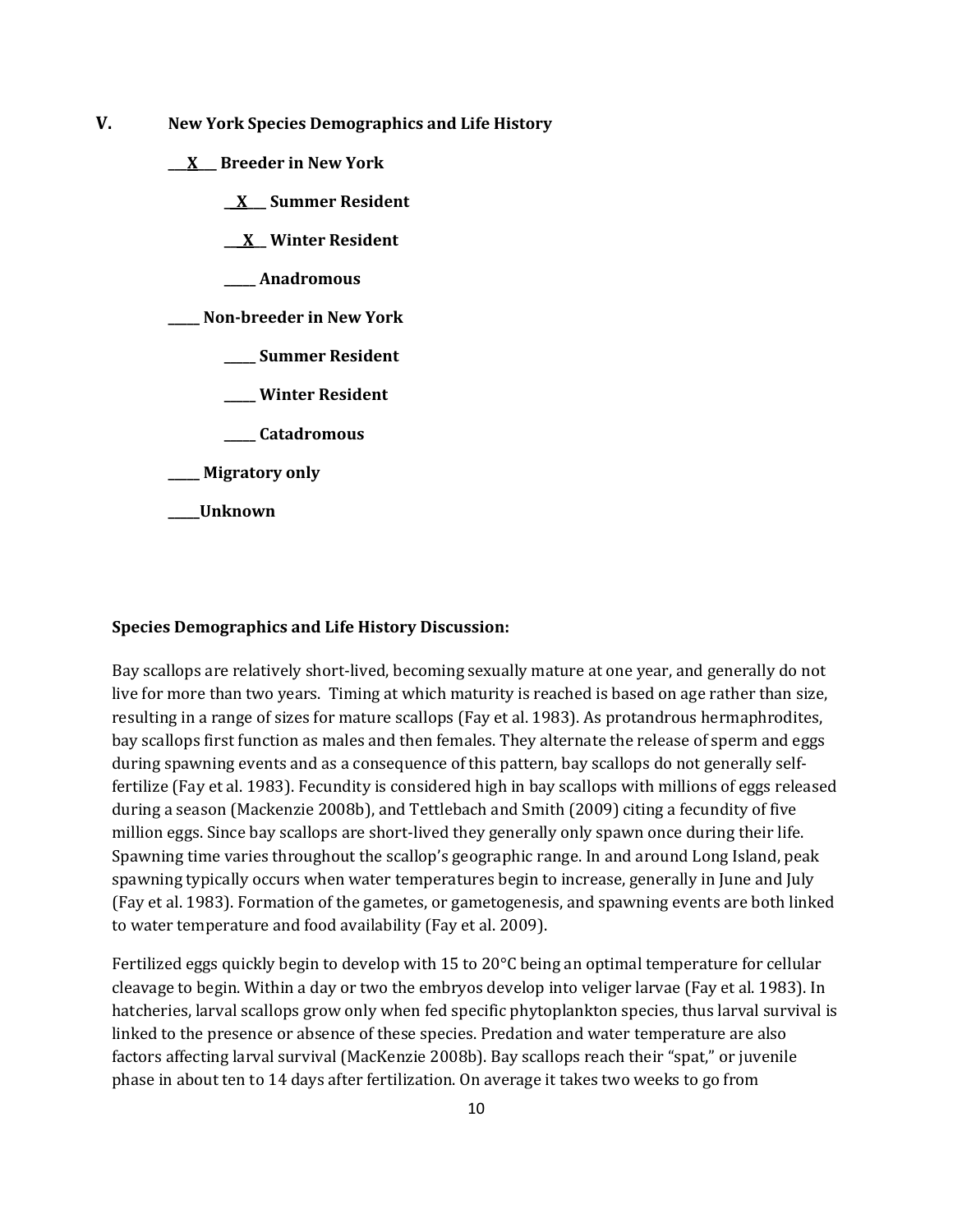fertilization to juvenile settlement, but this can take anywhere from ten to 19 days depending on water temperature and food availability (Fay et al. 1983).

Juveniles typically settle and attach to seagrass blades by means of byssal threads. Juveniles do not do well in areas of high silt, thus they settle above the seafloor (i.e. attached to the ends of seagrass blades) to avoid predators and increase survivorship. Juvenile bay scallops can settle on a variety of substrates but eelgrass beds appear to be preferential habitat. Juveniles primarily move by use of their foot until they reach adulthood. Although bay scallops retain their foot throughout adulthood, they rely on swimming as their main form of locomotion. This free-swimming behavior is seen in many members of the scallop family and is a unique trait amongst bivalves (Fay et al. 1983).

Year-to-year recruitment of bay scallops is erratic and cannot be directly predicted from the adult spawning population (MacKenzie 2008b). Since bay scallops only spawn once during their life, recruitment is dependent on the success of the previous year's spawn (NYSDEC 2005). A variety of predators exist for the various life stages of *A. irradians*. Predators include green crabs, blue crabs, oyster drills, tautog, scup, northern puffer, herring gulls, and other birds (MacKenzie 2008b, Fay et al. 1983).

### **VI. Threats:**

Habitat loss, primarily loss of eelgrass beds, is a major threat facing bay scallops in New York waters, and throughout their range. Bay scallop harvest rates plummeted after eelgrass die-offs in the 1930s and 1980s (MacKenzie 2008a). Wasting disease and harmful algal blooms, such as brown tide were the major contributors to these die-offs (Fonseca and Uhrin 2009). Currently, turbidity caused from sediment runoff, along with point and non-point source nutrient loading are believed to be preventing eelgrass recovery (Fonseca and Uhrin 2009). Additionally, eelgrass can be physically destroyed by a number of factors including various types of fishing gear, dredging, recreational boating, and the building of bulkheads, marinas, and docks (NYSDEC 2009). Since bay scallops depend on eelgrass beds for protection from predators as well as for an optimal feeding habitat, trying to restore bay scallop populations without focusing on restoration of eelgrass beds will most likely prove futile.

Ocean acidification as a consequence of increasing concentrations of carbon dioxide  $(CO_2)$  is a problem for organisms that synthesize calcium carbonate exoskeletons and shells, including the bay scallop (Barrett et al. 2011). When studied under the concentrations of  $CO<sub>2</sub>$  that are projected to occur in the future, *A. irradians* experienced delayed metamorphosis and decreased larval survivorship and size (Talmage and Gobler 2009). It is hypothesized that those bivalves which are able to survive and adapt will have decreased shell strength, potentially making them more vulnerable to predation and disease and ultimately making it difficult to rebuild wild stocks in the Long Island Sound and other areas (Barrett et al. 2011).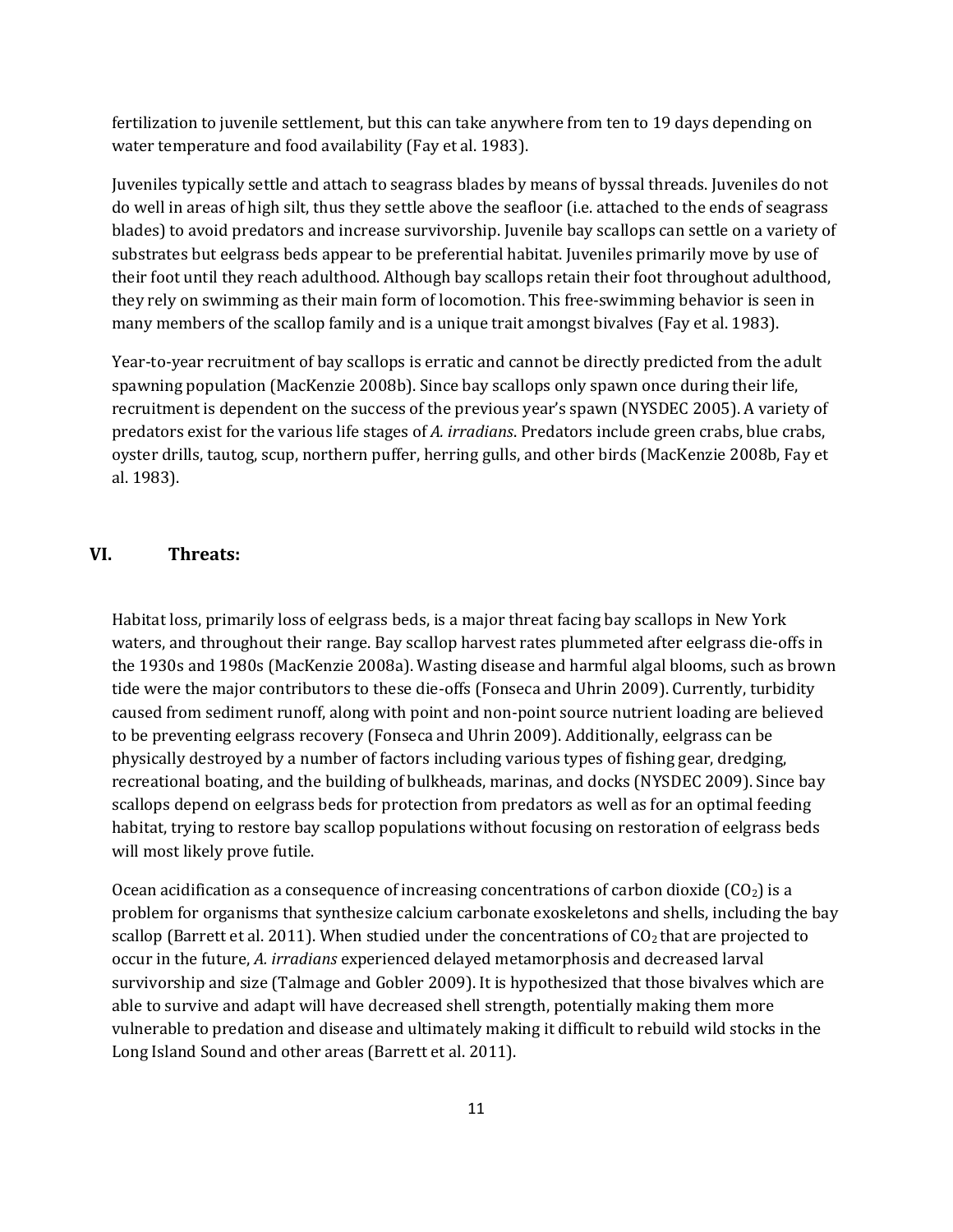# **Are there regulatory mechanisms that protect the species or its habitat in New York? \_\_\_\_\_\_\_ No \_\_\_\_\_ Unknown**

# **\_\_\_X\_\_\_ Yes**

New York currently has several recreational and commercial restrictions in place for the harvest of bay scallops. One bushel per day is permitted for recreational harvest. For commercial harvest ten bushels per person or 20 bushels per boat are allowed to be taken. There is a 2 ¼ inch size limit, as measured from the hinge to the mid bill, and an annual ring must be present. Dredges are allowed but have a maximum length restriction. It is prohibited to use dredges on Sunday or to use any mechanical means to retrieve one's dredge. Bay scallops that are cultured under the proper permits from the NYSDEC are exempt from size limits. Bay scallops may only be harvested from the first Monday in November through the 31<sup>st</sup> of March. Primarily for public safety purposes, shellfish, including bay scallops, may only be taken from NYSDEC certified areas (NYSDEC 2013).

## **Describe knowledge of management/conservation actions that are needed for recovery/conservation, or to eliminate, minimize, or compensate for the identified threats:**

The successful conservation of bay scallops in New York relies heavily on restoring eelgrass beds. Cornell Cooperative Extension of Suffolk County's eelgrass program focuses on plantings and restoration efforts on Long Island to help mitigate the continued loss of this habitat. Many of the noted threats are affecting eelgrass habitat, which in turn is affecting bay scallop abundance.

The continued proper management of bay scallop harvest is important even if bay scallops are to rebound to historic levels. This species' year-to-year recruitment fluctuates greatly and depends on the previous year's spawning success (MacKenzie 2008b). It is important to ensure that the shortlived scallop has an opportunity to spawn in order to increase chances of successful fertilization.

With low densities of spawners, in order for the population to rebound, natural mortality must be reduced (i.e. reduction of predators) or the spawning stock must be boosted (Tettlebach and Smith 2009). The designation of spawner sanctuaries may help to increase the chance of successful fertilization and subsequent recruitment (NYSDEC 2005). The Easthampton Town Hatchery and Cornell Cooperative Extension have both seen success at sites where harvest was limited and densities of spawners were high (Rossi-Snook 2012, Tettlebach and Smith 2009). Continued success of these programs will hopefully result in self-sustaining bay scallop populations in New York waters.

# **VII. References**

- Barrrett, J., J. Rose, S. Deonarine, A. Clemetson, J. Pagach, M. Parker, M. Tedesco. 2011. Sentinel Monitoring for Climate Change in the Long Island Sound Estuarine and Coastal Ecosystems of New York and Connecticut. 139 pp.
- Fay, C.W., R.J. Neves, and G.B. Pardue. 1983. Species profiles: life histories and environmental requirements of coastal fishes and invertebrates (Mid-Atlantic)—bay scallop.1J.S. Fish and